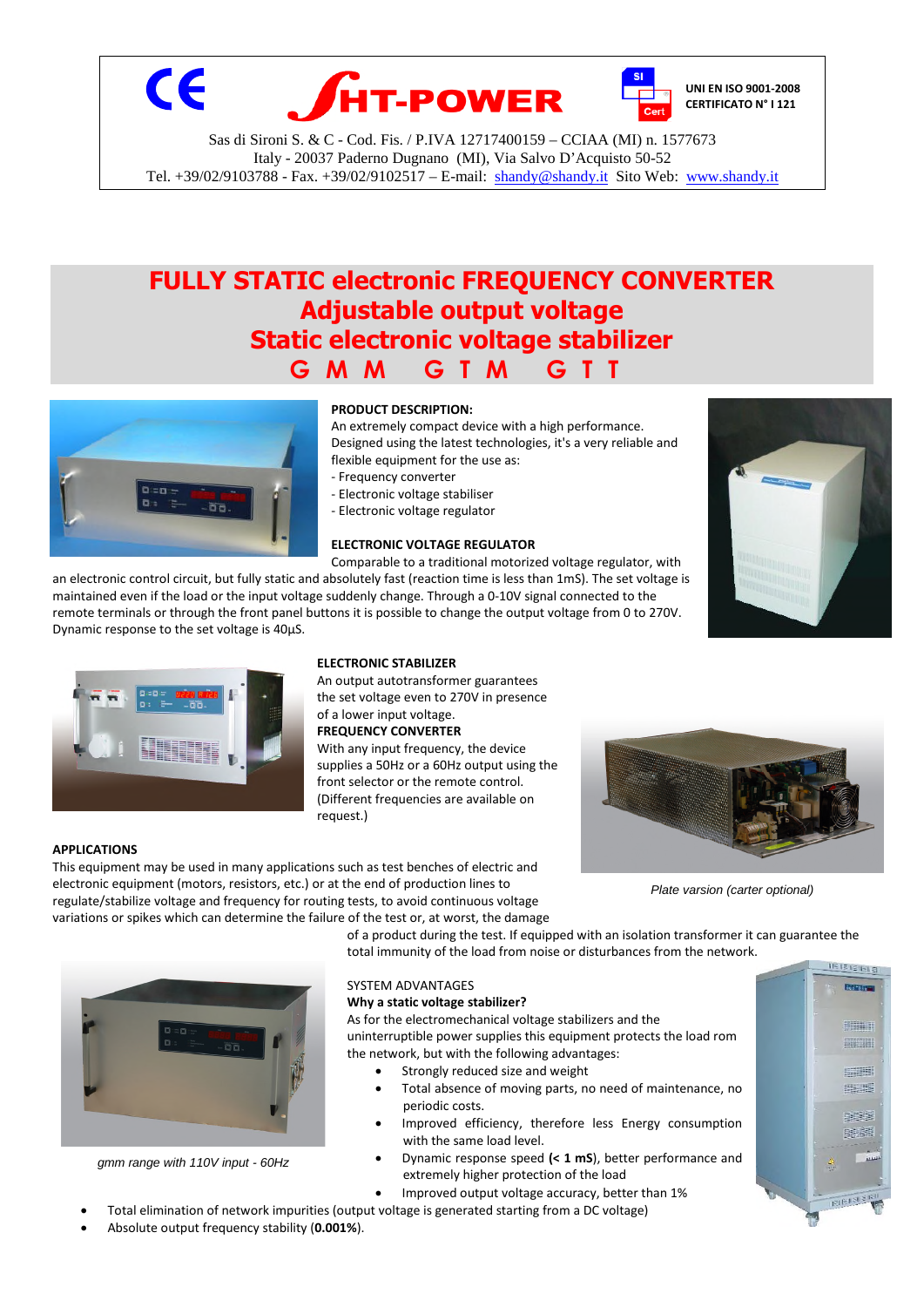

## **Against a UPS**

- Saving in costs as it does not include batteries which are not necessary for the purpose of this equipment
- No maintenance cost due to battery replacement.
- Care of environment as batteries are harmful for the environment
- Total elimination of network impurities (output voltage is generated starting from a DC voltage)



*output wave form*



*typical network disturbances*





GMM range control panel and the material remote control panel remote control panel remote control panel remote control panel and remote control panel remote control panel remote control panel and remote control panel remot (for GMM07 model replaced by DB15 connector)

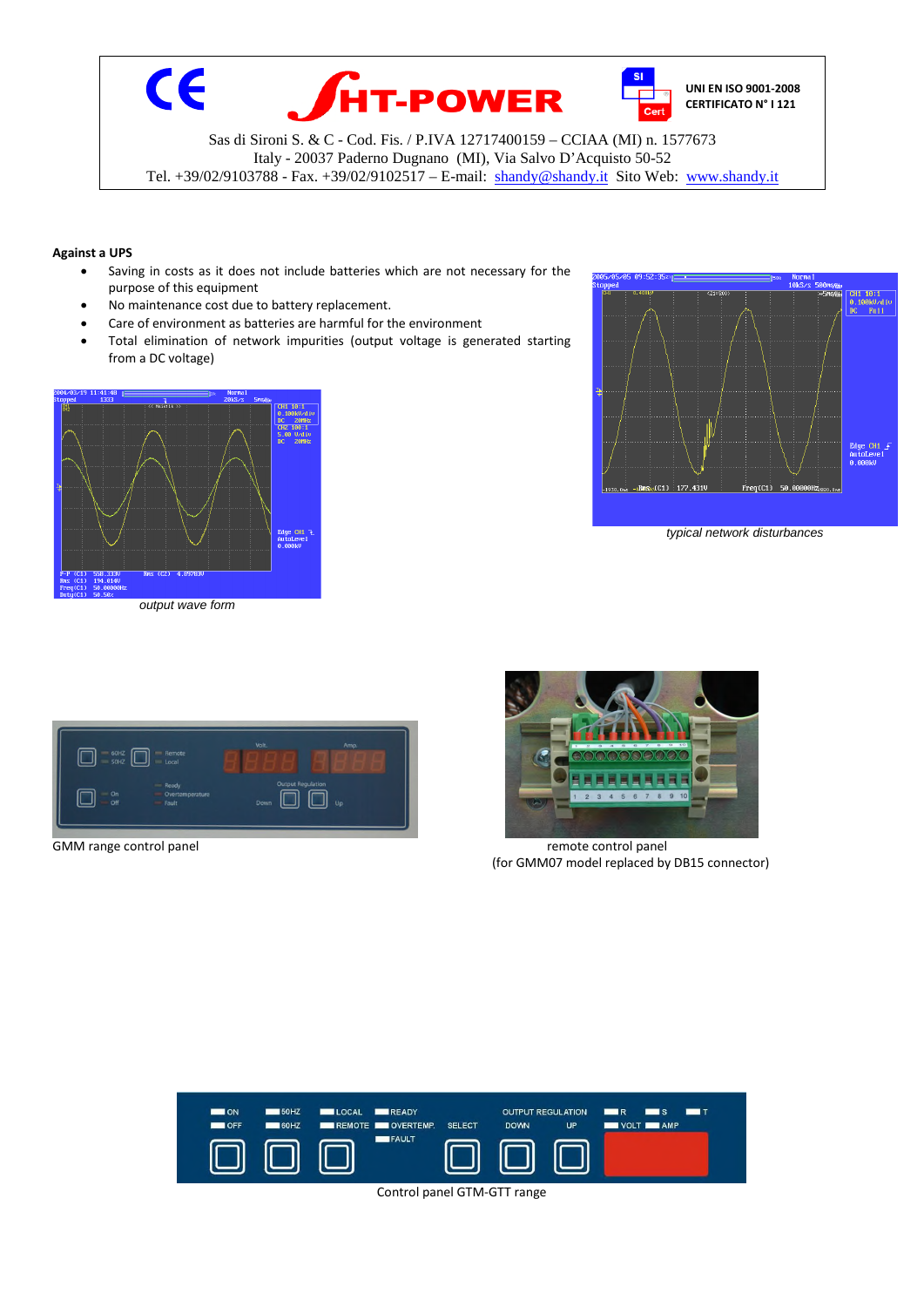

## **PUSH - BUTTONS**

| ON/OFF              | On/off                                                                                              |
|---------------------|-----------------------------------------------------------------------------------------------------|
| 50/60Hz             | <b>OUTPUT FREQUENCY CHANGE 50/60Hz</b>                                                              |
| <b>LOCAL/REMOTE</b> | Choice of the control of the converter using the remote terminal blocks or through the frolnt panel |
| <b>SELECT</b>       | Cyclic display of voltage / current on each phase                                                   |
| <b>DOWN</b>         | Decrease output voltage                                                                             |
| UP                  | Increase output voltage                                                                             |

#### **SIGNALS**

| ON               | Green  | Unit operates correctly and has executed the start-up sequence                                                                                                                                                                                                                                        |
|------------------|--------|-------------------------------------------------------------------------------------------------------------------------------------------------------------------------------------------------------------------------------------------------------------------------------------------------------|
| <b>OFF</b>       | Red    | Input voltage is not correct or unit has a failure. In the second case the "FAULT" led is also ON.                                                                                                                                                                                                    |
| <b>FAULT</b>     | Red    | a. Inverter Temperature over 70°C. Output voltage is cut off. It is possible to reset the unit operating an<br>restart procedure. If problem persists the clearings of the unit should be revised.<br>b. Unit Failure. It lights on immediately after a restart sequence in case of inverter failure. |
| 50Hz/60Hz        | Green  | Output frequency 50Hz                                                                                                                                                                                                                                                                                 |
|                  | Yellow | Output frequency 60Hz                                                                                                                                                                                                                                                                                 |
| <b>LOCAL</b>     | Green  | control of the converter through the front panel enabled                                                                                                                                                                                                                                              |
| <b>REMOTE</b>    | Yellow | Control of the converter through the remote terminal block enabled                                                                                                                                                                                                                                    |
| <b>OVERTEMP.</b> | Red    | Internal temperature reached 70°C and the correct performance of the uniti s not guaranteed. Output<br>voltage is arrested and the FAULT led and OFF led are switched ON                                                                                                                              |
| <b>READY</b>     | Green  | Converter is ready to supply load after the start-up procedure                                                                                                                                                                                                                                        |
| <b>VOLT</b>      | Green  | Displays output voltage                                                                                                                                                                                                                                                                               |
| <b>AMP</b>       | Green  | Displays load current                                                                                                                                                                                                                                                                                 |
| $\mathbf R$      | Green  | phase "R" (U) is displayed                                                                                                                                                                                                                                                                            |
| S                | Green  | phase "S" (V) is displayed                                                                                                                                                                                                                                                                            |
| т                | Green  | phase "T" (w) is displayed                                                                                                                                                                                                                                                                            |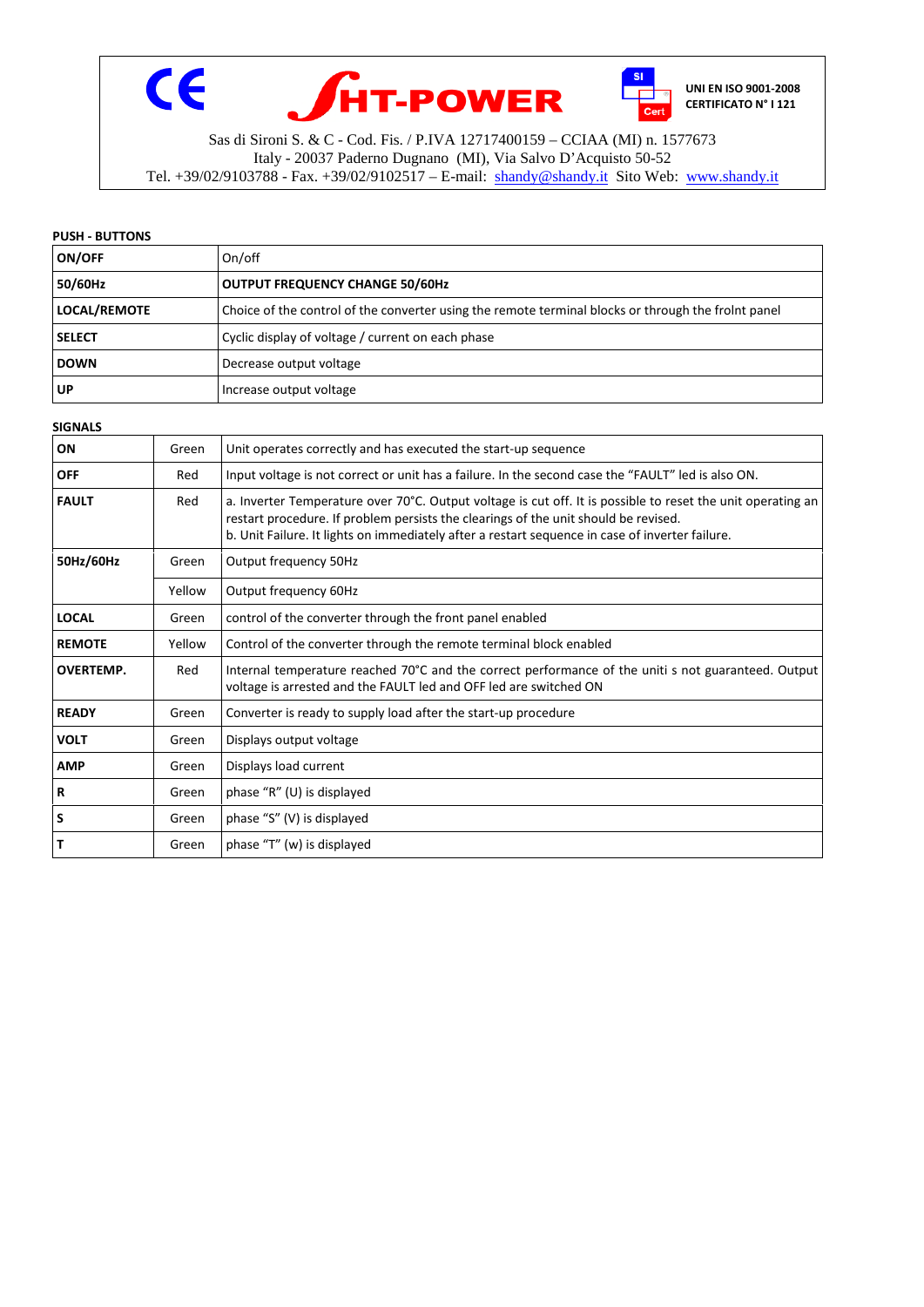

| SINGLE PHASE INPUT/OUTPUT |              |                              |                     |                                      |                 |                           |                            |                           |                                                               |               |  |
|---------------------------|--------------|------------------------------|---------------------|--------------------------------------|-----------------|---------------------------|----------------------------|---------------------------|---------------------------------------------------------------|---------------|--|
| PART NO                   | kVA<br>(max) | Output (230Vac)              |                     |                                      |                 |                           |                            |                           |                                                               |               |  |
|                           |              | Power<br>(kW)<br>Cos-phi 0,8 | Nom.(A)<br>dist.<2% | Max $(A)$ 6"<br>dist. <sub>10%</sub> | Crest<br>factor | Input<br>voltage<br>range | Output<br>voltage<br>range | Output<br>frequency<br>Hz | Dimensions mm.                                                | Weight<br>kg. |  |
| GMM03P<br>GMM03/H         | 3            | 2.4                          | 11                  | 16.5                                 | 4:1             | 190-267Vac                | 0-270Vac                   | 50/60                     | (plate) H420xL470xP240<br>(rack 19" 4U-460)<br>H180xL485xP560 | 17<br>18      |  |
| GMM05P<br>GMM05/H         | 5            | 4                            | 18.5                | 27,5                                 | 4:1             | 190-267Vac                | 0-270Vac                   | 50/60                     | (plate) H420xL470xP240<br>(rack 19" 5U-460)<br>H180xL485xP560 | 21<br>22      |  |
| GMM07P<br>GMM07/H         | 7.5          | 6                            | 28                  | 41.5                                 | 4:1             | 190-267Vac                | 0-270Vac                   | 50/60                     | (plate) H420Xl680xP270<br>(rack 19" 6U-560) 264xL485xP560     | 27<br>29      |  |
| <b>GMM10/H</b><br>GMM10T  | 10           | 8                            | 37                  | 55.5                                 | 4:1             | 190-267Vac                | 0-270Vac                   | 50/60                     | (rack 19" 6U+5U-460)<br>(tower) 550x1100x800                  | 46<br>86      |  |

| INPUT 110Va.c. - 60Hz SINGLE PHASE / SINGLE PHASE OUTPUT |              |                              |                     |                                       |                 |                        |                  |                        |                                     |            |  |
|----------------------------------------------------------|--------------|------------------------------|---------------------|---------------------------------------|-----------------|------------------------|------------------|------------------------|-------------------------------------|------------|--|
| <b>PART NO</b>                                           | kVA<br>(max) | Output (230Vac)              |                     |                                       |                 |                        | Output           | Output                 |                                     |            |  |
|                                                          |              | Power<br>(kW)<br>Cos-phi 0,8 | Nom.(A)<br>dist.<2% | Max (A) $6''$<br>dist. <sub>10%</sub> | Crest<br>factor | Input voltage<br>range | voltage<br>range | frequency<br><b>Hz</b> | Dimensions mm.                      | Weight kg. |  |
| GMM03R<br>/110                                           | 3            | 2.4                          | 11                  | 16.5                                  | 4:1             | 85 – 125Vac<br>60Hz    | 0-270Vac         | 50/60                  | (rack 19" 6U-460)<br>H270xL485xP560 | 24         |  |
| <b>GMM05R</b><br>/110                                    |              | 4                            | 18.5                | 27,5                                  | 4:1             | 85 – 125Vac<br>60Hz    | 0-270Vac         | 50/60                  | (rack 19" 6U-460)<br>H270xL485xP560 | 29         |  |

|                                | THREE PHASE INPUT / SINGLE PHASE OUTPUT |                     |                                    |                 |                        |                            |                           |                |                                                               |           |  |  |  |
|--------------------------------|-----------------------------------------|---------------------|------------------------------------|-----------------|------------------------|----------------------------|---------------------------|----------------|---------------------------------------------------------------|-----------|--|--|--|
| kVA<br><b>PART NO</b><br>(max) |                                         | Output (400Vac)     |                                    |                 |                        |                            |                           |                |                                                               |           |  |  |  |
|                                | Power<br>(kW)<br>Cos-phi 0,8            | Nom.(A)<br>dist.<2% | Max (A) 6"<br>dist. <sub>10%</sub> | Crest<br>factor | Input voltage<br>range | Output<br>voltage<br>range | Output<br>frequency<br>Hz | Dimensions mm. | Weight kg.                                                    |           |  |  |  |
| GTM07P<br>GTM07R               | 7.5                                     | 6                   | 18.5                               | 27              | 4:1                    | 350-440Vac                 | 0-400Vac                  | 50/60          | (plate) H420xL680xP270<br>(rack 19" 6U-460)<br>H270xL485xP560 | 38<br>40  |  |  |  |
| GTM10P<br>GTM10R               | 10                                      | 8                   | 25                                 | 37              | 4:1                    | 350-440Vac                 | 0-400Vac                  | 50/60          | (plate) H810xL430xP240<br>(rack 19" 6U-460)<br>H270xL485xP560 | 47<br>50  |  |  |  |
| GTM15P<br>GTM15T               | 15                                      | 10                  | 37.5                               | 56              | 4:1                    | 350-440Vac                 | 0-400Vac                  | 50/60          | (plate) H810xL420xP270<br>(TOWER) H1100XI550xP800             | 50<br>100 |  |  |  |
| GTM25T                         | 25                                      | 20                  | 62.5                               | 94              | 4:1                    | 350-440Vac                 | 0-400Vac                  | 50/60          | (TOWER) H1600XI600xP800                                       | 120       |  |  |  |